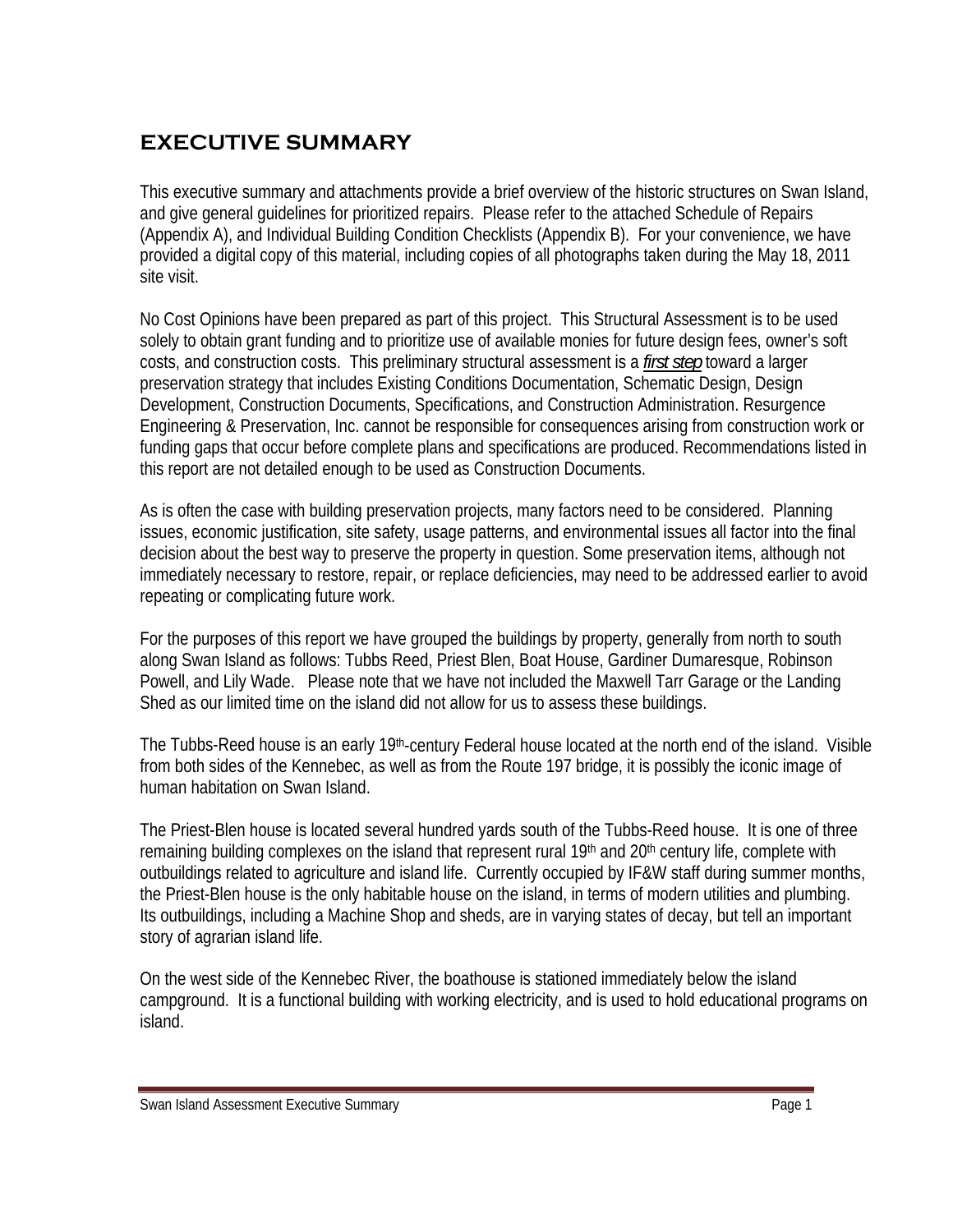Overlooking the boathouse, the Gardiner Dumaresque house is the oldest remaining building on the island. Its proximity to the campground and Boathouse makes it an attractive candidate for future preservation efforts and adaptive use as a functional building on the island.

Just south of the Gardiner-Dumaresque house, the Robinson-Powell complex is perhaps the most stylistically cohesive group of buildings on the island. The two barns, woodshed, and well house tell the story of a thoughtful development at the site. Its proximity to the campground and boathouse also makes the property an attractive candidate for preservation.

Further south, the Lily-Wade site, including a house, barn, carriage house, and corn crib, looks over the western branch of the Kennebec several hundred yards inland. This site is the most isolated of the properties that we observed. From a wildlife management standpoint, the Lily-Wade buildings are the only buildings that appear to harbor an active population of bats.

Many of these buildings are in significant structural distress. It is important to note that rebuilding nearly completely failed structures in conformance with contemporary codes will cost more than simply rebuilding the existing buildings "as is". While contemporary codes for agrarian outbuildings are less restrictive than those for occupied buildings, please understand that rebuilding even some of the agrarian buildings may require them to have more substantial structures.

While individual examples of different types of buildings may exist at the different sites, it may be necessary to prioritize preservation on a site-per site basis. For instance, although the Lily-Wade complex has the only remaining example of a timber-framed barn structure, and the only active bat population, the remaining structures at that site may be in poor enough condition that the entire site (minus the corn crib) may need to be documented and removed if funds cannot be made available to preserve the buildings.

Conversely, the Robinson Powell complex and the Gardiner-Dumaresque house present an exciting preservation opportunity due to their proximity to the campground and Boathouse, as well as the proximity to the Kennebec River. The Tubbs-Reed house, with its prominent location on the north end of Swan Island, could be an excellent candidate for immediate stabilization until longer-term preservation funds become available.

Of immediate concern is the Priest Blen property and more specifically the Priest Blen House. The Priest Blen house is currently occupied by IF&W staff during the summer months and requires immediate attention in order to ensure the safety of the occupants. We recommend that you remove the ell and secure the attached shed structures immediately adjacent to the Priest Blen House. The structure of the ell has failed beyond repair. Prior to demolition we recommend that you obtain additional detailed documentation if the buildings should be reconstructed in the future. The remaining portion of the House should be stabilized and weatherproofed at the area of demolition. It is also critical to relocate the electrical service into the Priest Blen House, since the ell is in such poor condition. Employee and public safety are compelling reasons to make these immediate repairs.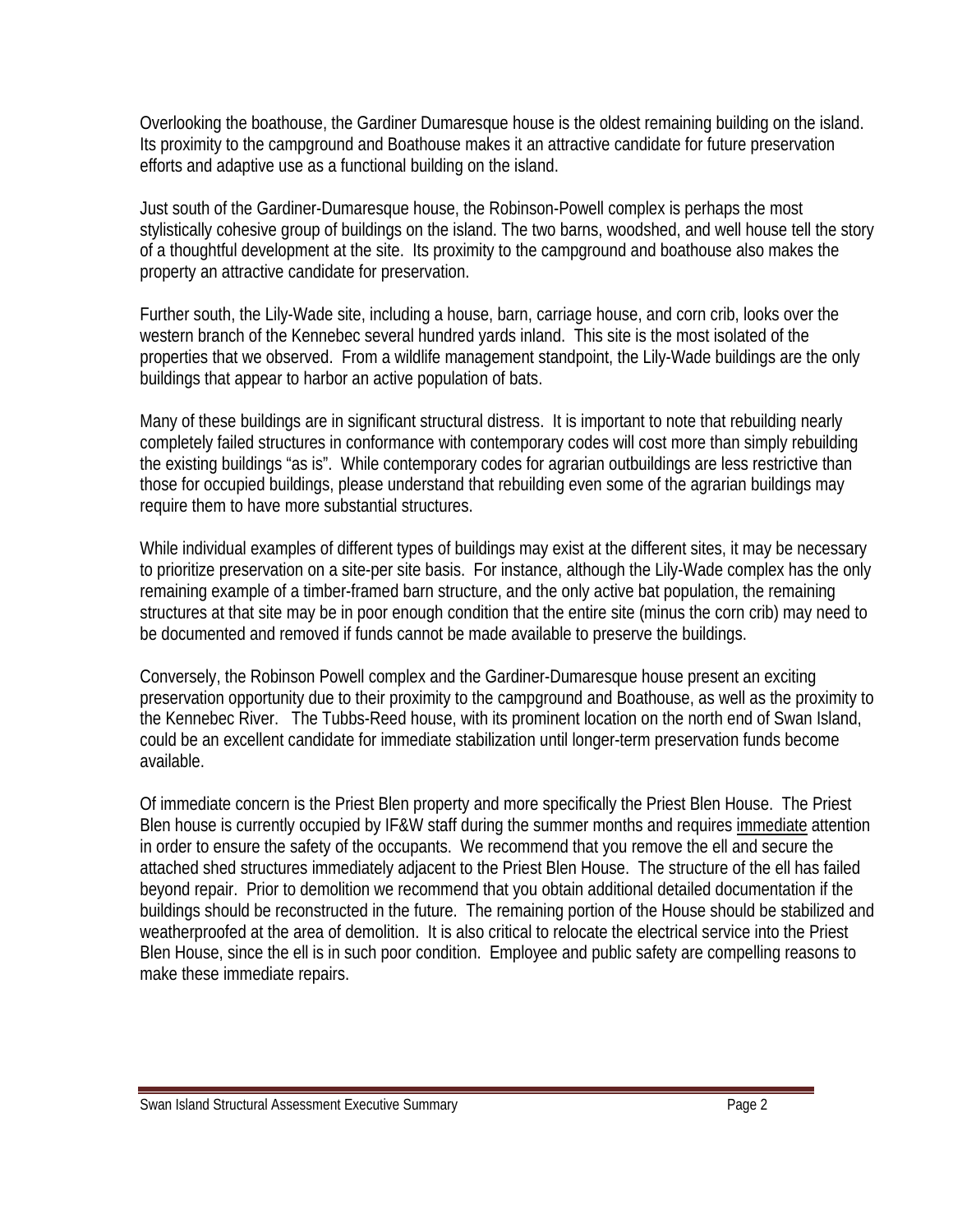

- (A) Exterior View of Rear Ell at Priest Blen, showing electrical entrance<br>(R) Rotted Entrance at unsafe F
- Rotted Entrance at unsafe Priest Blen ell; with many protruding, rusted nailheads





Unsafe Ell at Back of Priest Blen House, which is occupied by IF&W Staff (L) View from Kitchen; Electrical Panel should be relocated into Main House immediately (R) Rotted floor in ell behind Priest Blen Kitchen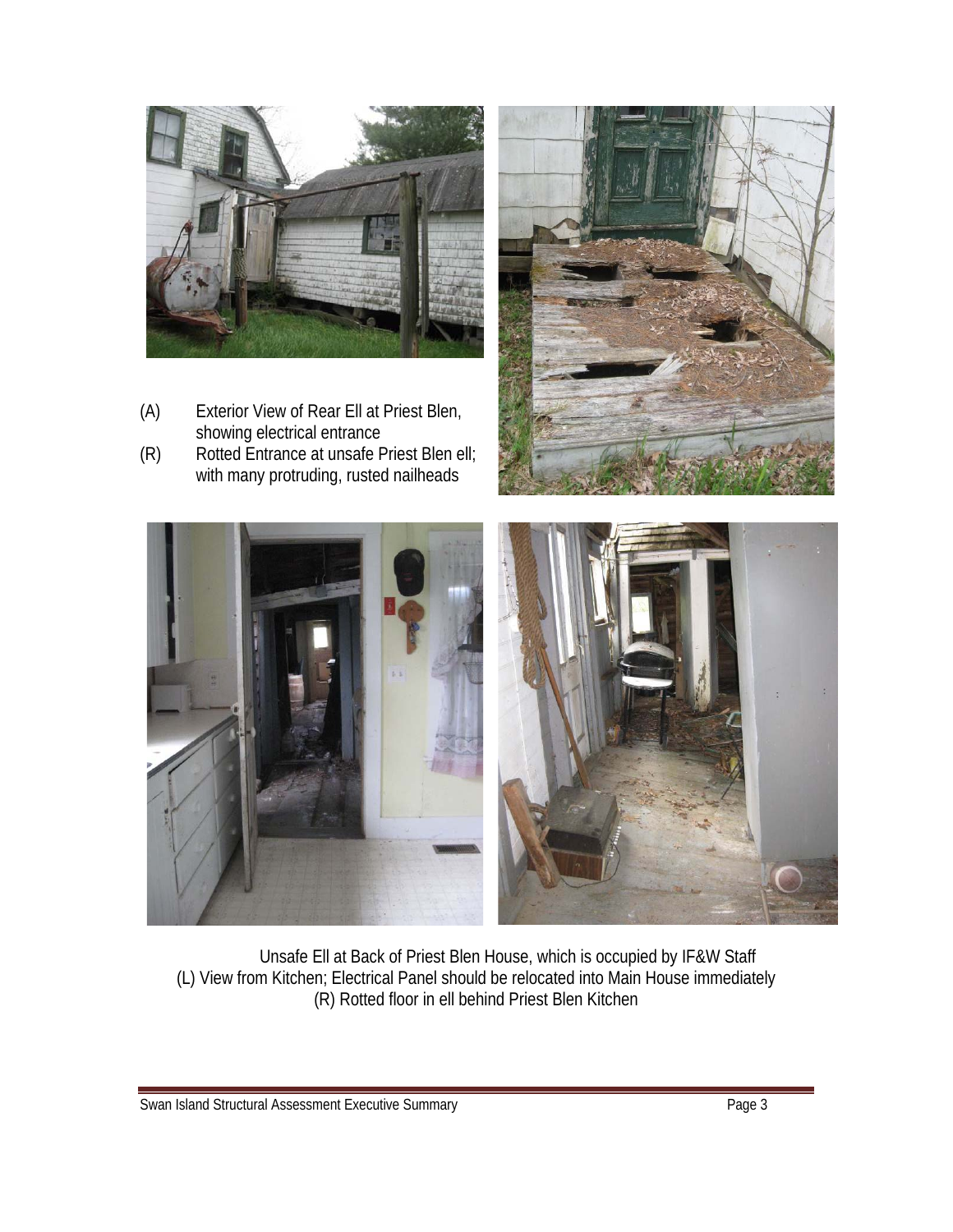For all of the structures on the island, we have several suggestions for immediate action regarding structural stability concerns, occupant safety and maintenance. First of all, steps should be taken to fully secure all buildings. This includes sealing the buildings from animal entry. Porcupines, specifically, are responsible for surprisingly significant structural damage in many of the buildings including the Gardiner Dumaresque House, the Robinson Powell House and the Lily Wade House. We recommend further discussion with IF&W biologist Kendall Marden to consider porcupine eradication options or solutions that match with the philosophy of the IF&W at this wildlife preserve.



Structural Damage at Porcupine Entry into Gardiner-Dumaresque House



Porcupine Damage on Gardiner-Dumaresque Second-Floor Railing

We suggest that tree and brush removal along the perimeter of the buildings be taken care of as soon as possible. As we understand it, IF&W staff are already overseeing some of this work. Tree and brush removal includes all trees and large branches in close proximity to the buildings. We recommend full consideration of the historic significance of individual plantings prior to their removal. There is already evidence of fallen limbs causing roof failure and regular landscaping is a simple preventative measure. Additionally, we recommend establishing a regular maintenance program. This would include monthly walkthroughs of each building to determine newly compromised areas or cause for concern. We recommend full consideration of the historic significance of individual plantings prior to their removal.